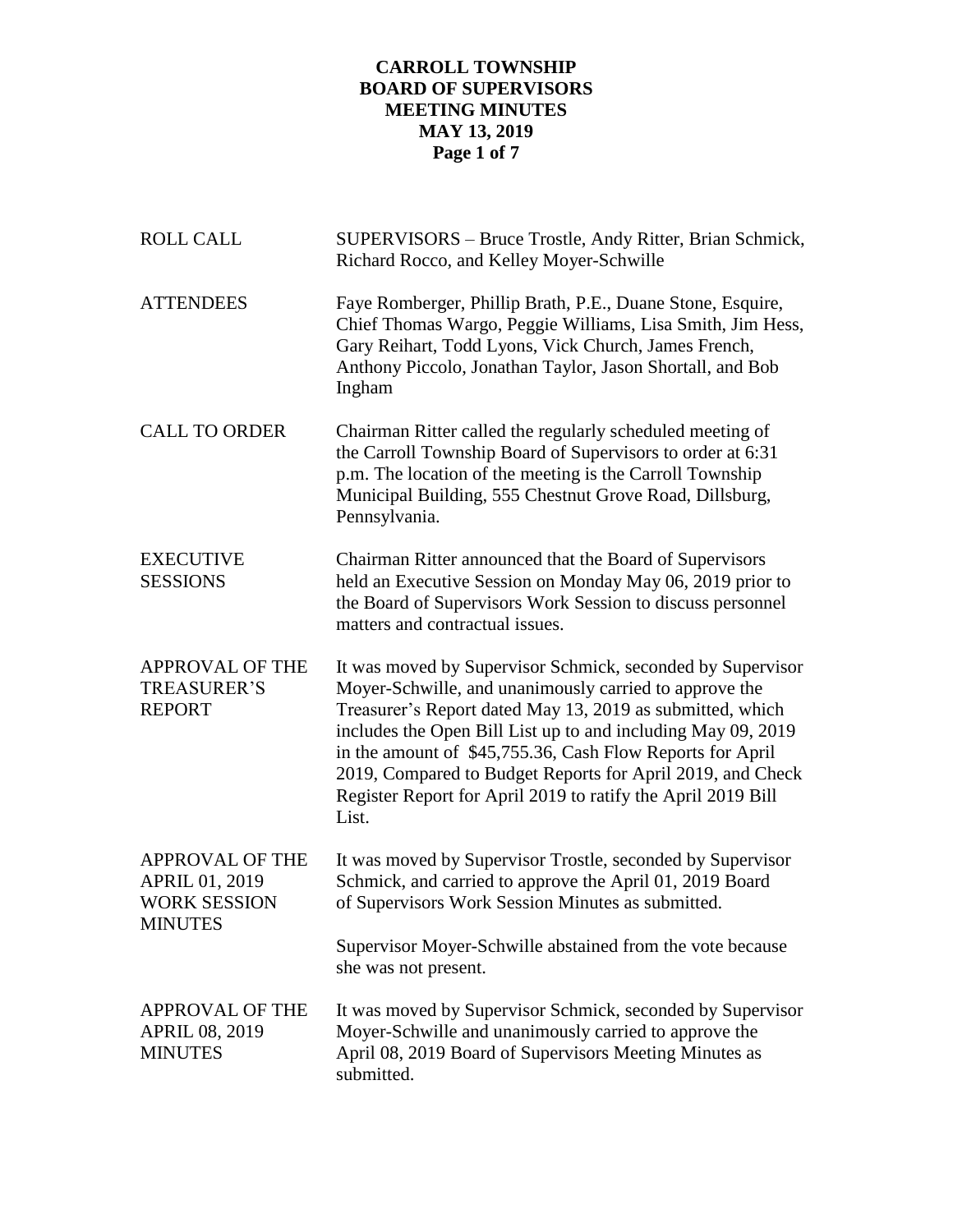# **CARROLL TOWNSHIP BOARD OF SUPERVISORS MEETING MINUTES MAY 13, 2019 Page 2 of 7**

| <b>FIRE REPORTS</b>                                                                                 | Chairman Ritter presented the Northern York County Fire<br>Rescue Report for April 2019.                                                                                                                                                                                                                                                                                                                                                                                                                 |
|-----------------------------------------------------------------------------------------------------|----------------------------------------------------------------------------------------------------------------------------------------------------------------------------------------------------------------------------------------------------------------------------------------------------------------------------------------------------------------------------------------------------------------------------------------------------------------------------------------------------------|
| <b>RESOLUTION</b><br>2019-11<br><b>TABLED TO THE</b><br><b>JUNE 03, 2019</b><br><b>WORK SESSION</b> | It was moved by Supervisor Schmick, seconded by Supervisor<br>Trostle, and unanimously carried to table Resolution Number<br>2019-11 – A Resolution of the Board of Supervisors of Carroll<br>Township, York County, Pennsylvania stating that Northern<br>York County Fire and Rescue Company shall be designated as<br>the Fire Department of Carroll Township. The Board<br>requested that this matter would be placed on June 03, 2019<br>Board of Supervisors Work Session to be discussed further. |
| <b>CHANGE BOX</b><br>15-01's BOUNDARY<br><b>LINES TO INCLUDE</b><br>67-201 BOX AREA                 | It was moved by Supervisor Trostle, seconded by Supervisor<br>Moyer -Schwille, and unanimously carried to authorize Andy<br>C. Ritter, Chairman of the Board, to sign the Department of<br>Emergency Services letter that will authorize the changes to the<br>Box Area 15-01's boundary lines to include all of the current<br>67-201 Box,                                                                                                                                                              |
| PUBLIC COMMENT                                                                                      | Chairman Ritter asked for public comment.                                                                                                                                                                                                                                                                                                                                                                                                                                                                |
|                                                                                                     | Lisa Smith $-38$ Grandview Court $-$ stated that she can hear the<br>traffic and crashes from her house. She is very concerned<br>about the intersection of U.S. Route 15, Golf Course Road and<br>Range End Road. She feels something must be done with this<br>intersection as soon as possible.                                                                                                                                                                                                       |
|                                                                                                     | Jason Shortall – 65 Golf Course Road – stated that he has lived<br>here for five years now. He would like to see the intersection<br>of U.S. Route 15, Golf Course Road and Range End Road<br>closed.                                                                                                                                                                                                                                                                                                    |
|                                                                                                     | Bob Ingham – Chairman of the Logan Park Authority – stated<br>that he is here tonight to ask for a donation towards the<br>building of a shed at Logan Park to house the National Night<br>Out Equipment. The Shed would cost approximately<br>\$3,000.00. Logan Park Authority is asking for a donation of<br>\$2,000.00 from Carroll Township and \$1,000.00 from<br>Dillsburg Borough.                                                                                                                |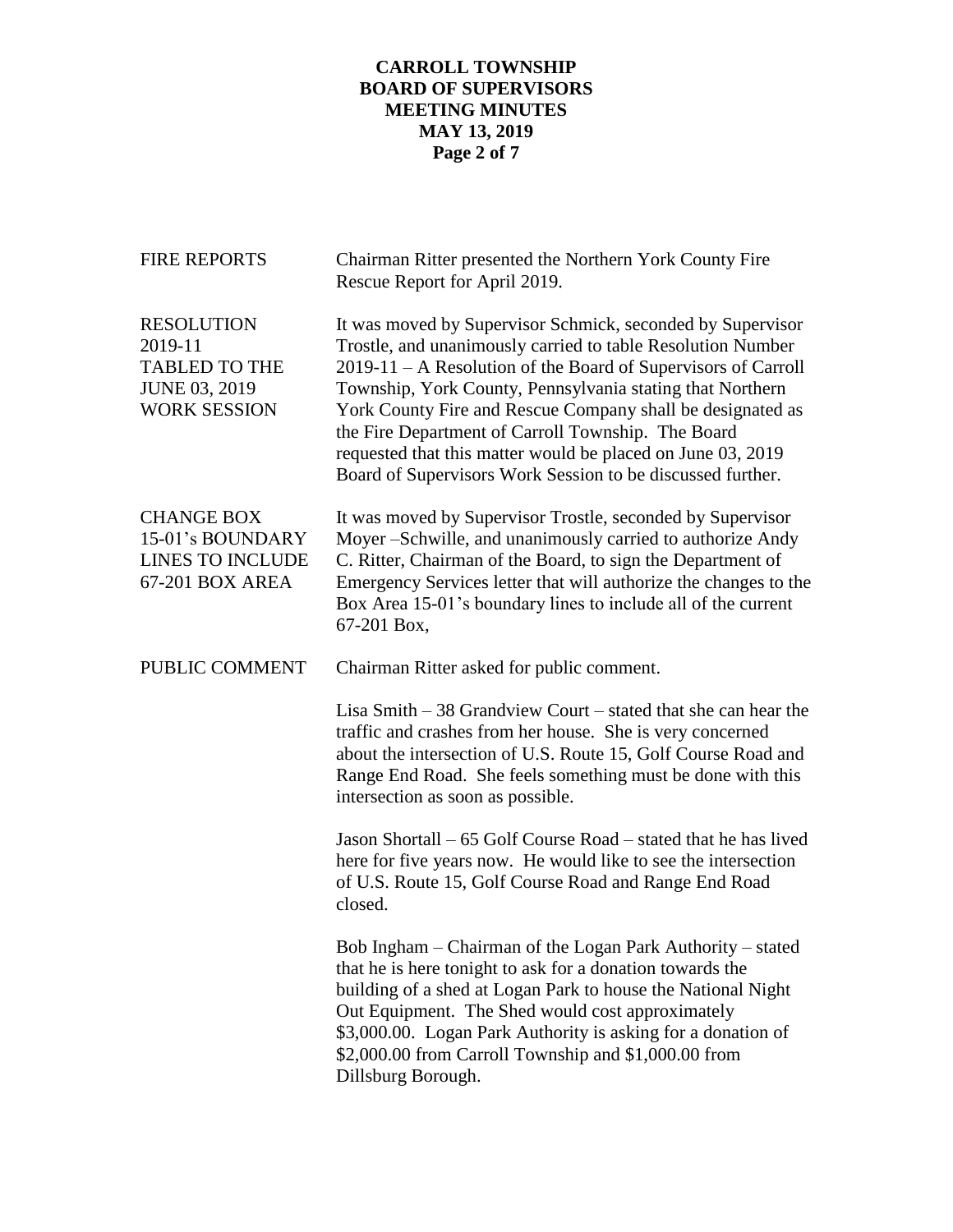### **CARROLL TOWNSHIP BOARD OF SUPERVISORS MEETING MINUTES MAY 13, 2019 Page 3 of 7**

| Ш<br>Woivors                                                                                                                        |
|-------------------------------------------------------------------------------------------------------------------------------------|
|                                                                                                                                     |
| dated May 06, 2019:                                                                                                                 |
| Center Associates, LLC as per Phillip Brath's Comment Letter                                                                        |
| Page 2691, Lot No. 1 (Ironwood Tract) for Hershey Command                                                                           |
| requests for the Final Subdivision Plan of Plan Book 2427,                                                                          |
| Trostle, and unanimously carried to grant the following waiver                                                                      |
| It was moved by Supervisor Schmick, seconded by Supervisor                                                                          |
| Piccolo.                                                                                                                            |
| Township's Part-Time Police Officers French, Taylor, and                                                                            |
| Magisterial District Judge Richard Thomas swore in Carroll                                                                          |
| Time Carroll Township Police Officers and set compensation<br>at \$22.00 per hour. The start date will be Tuesday, May 21,<br>2019. |
| French, Jonathan A. Taylor, and Anthony A. Piccolo as Part-                                                                         |
| Moyer-Schwille, and unanimously carried to hire James T.                                                                            |
| It was moved by Supervisor Rocco, seconded by Supervisor                                                                            |
|                                                                                                                                     |

#### **III. Waivers**

- 1. Provide recreation land or fee in lieu of. (Section 706)
- 2. Provide street trees along existing street frontages. (Section 715.f.)
- 3. Provide an Erosion and Sediment Control Plan. (Section 502.b.)
- 4. Provide Stormwater Management Plan per Stormwater Management Ordinance. (Section 502.e/602.j)
- 5. Provide a Traffic Impact Study per Section 714. (Section 502.c/602.k.)
- 6. Identify any York County Natural Inventory Sites per 501.c. (4). (Section 601.d.5.)
- 7. Provide a Woodlands Evaluation. (Section 502.K)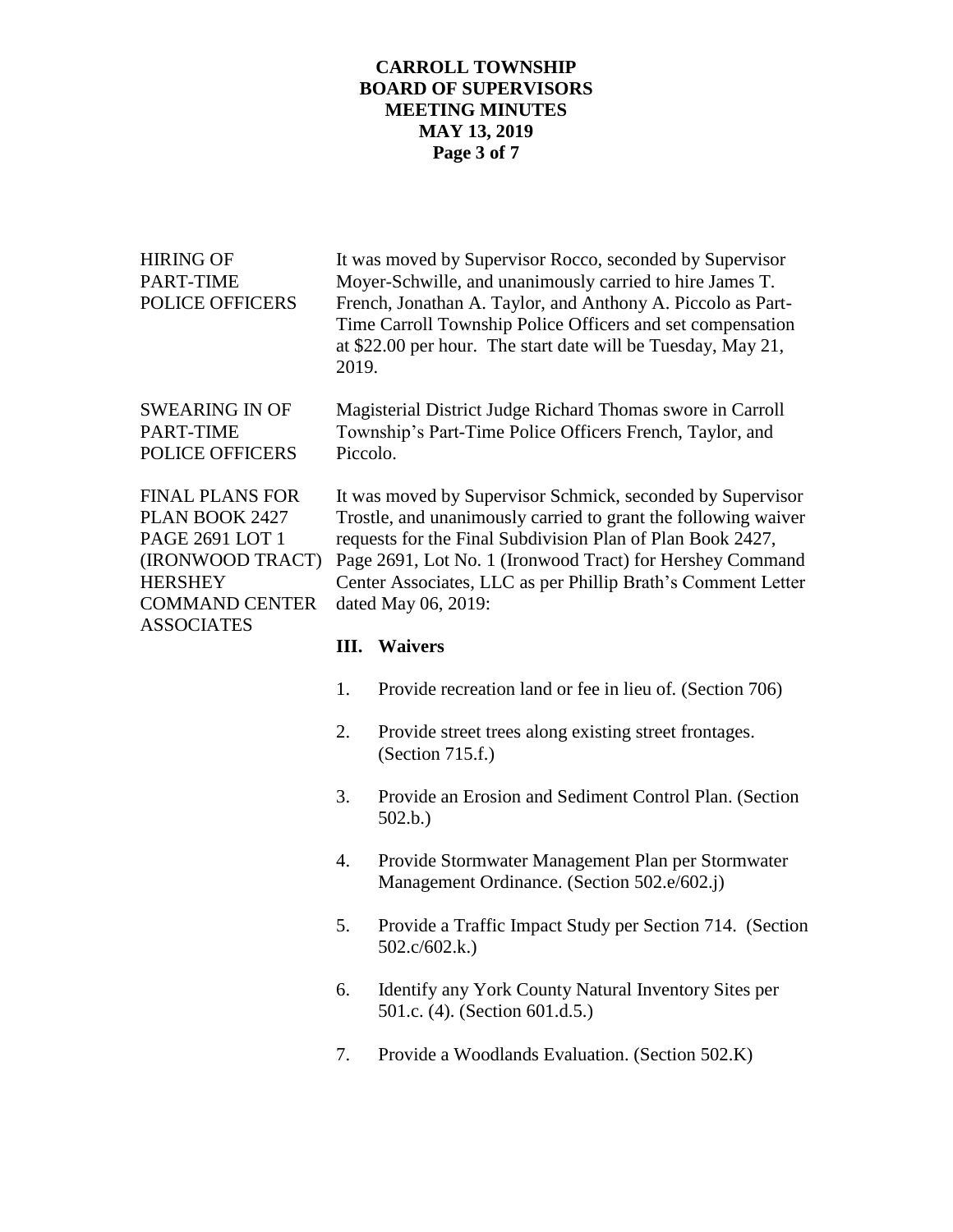### **CARROLL TOWNSHIP BOARD OF SUPERVISORS MEETING MINUTES MAY 13, 2019 Page 4 of 7**

**HERSHEY CONTINUES** 

- FINAL PLANS FOR 8. Provide copy of Wetlands Report for Tract. (Section PLAN BOOK 2427 601.d.5) Confirm 2006 wetlands delineation has been PAGE 2691 LOT 1 updated by a wetlands scientist and new delineation (IRONWOOD TRACT) performed or comply with Section 502.h.
- COMMAND CENTER 9. Provide a Site Context Map per Section 501.b. (1) if not ASSOCIATES submitting as a minor plan. (Section 601.d.1)
	- 10. Provide existing resource inventory and site analysis plan per Section 501.b. (2). (Section 601.d.2)
	- 11. Provide Preliminary Resource Impact and Conservation Plan per Section 501.b. (3). (Section 601.d.3)
	- 12. Where a proposed subdivision abuts an existing street of inadequate width sufficient additional width shall be constructed. (Section 703.b.3)
	- 13. Sidewalks are required along all existing street frontages. (Section 708.d)
	- 14. Curbs shall be constructed along all existing street frontages that are contiguous to the development. (Section 708.e)

It was moved by Supervisor Schmick, seconded by Supervisor Trostle, and unanimously carried to conditionally approve the Final Minor Subdivision Plan of Plan Book 2477, Page 2691, Lot No. 1 (Ironwood Tract) for Hershey Command Center Associates, LLC contingent upon addressing all of the following comments in Phillip Brath's Comment Letter dated May 06, 2019:

#### **II. Subdivision (Ordinance No. 84-1989 as amended)**

- 1. All certificates must be signed, sealed, and dated after last submission revision date. (Section  $501.c.(5)(c)$ )
- 2. The Owners must sign the plan (Section 501.b. (8)) and date after last plan revision.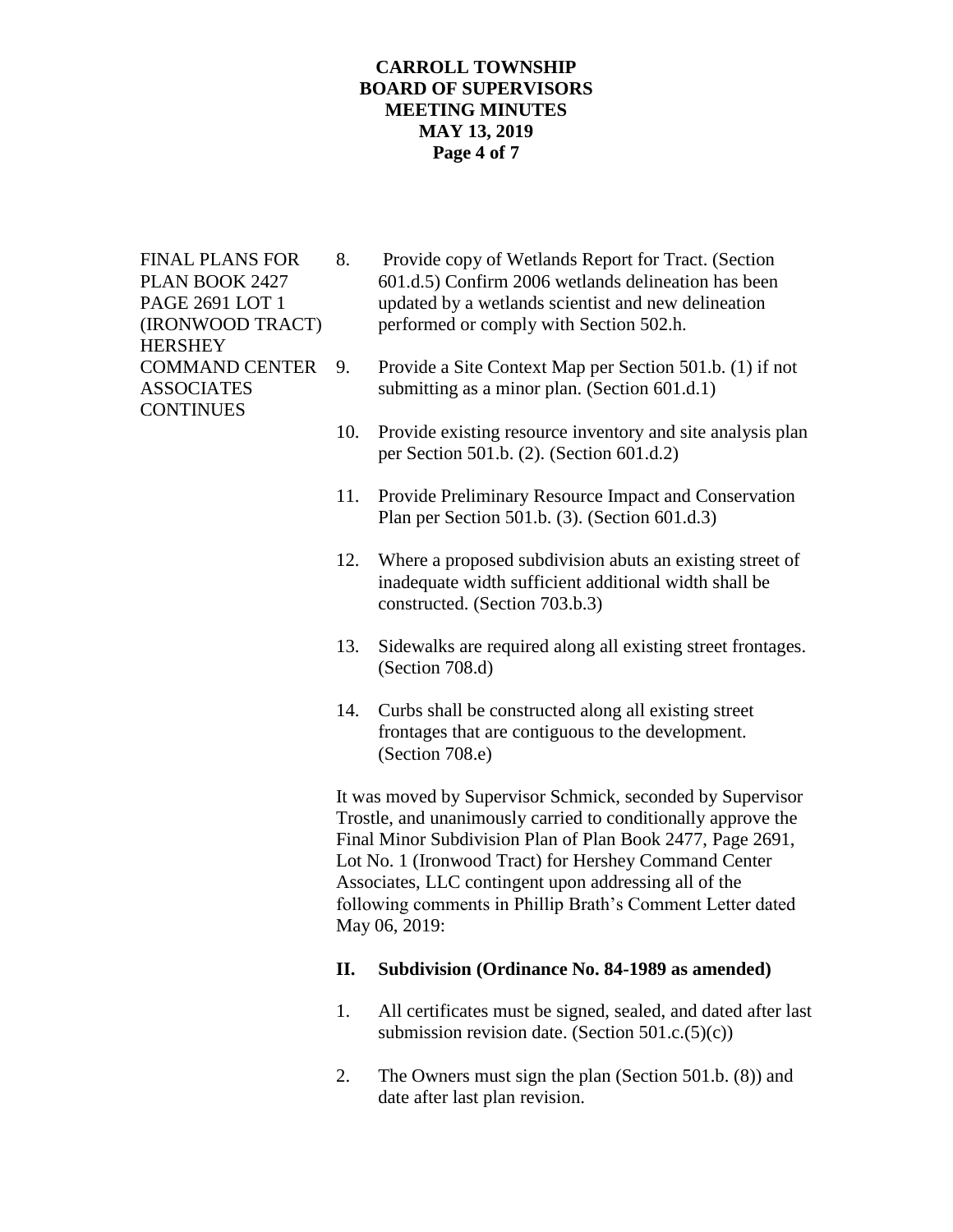### **CARROLL TOWNSHIP BOARD OF SUPERVISORS MEETING MINUTES MAY 13, 2019 Page 5 of 7**

(IRONWOOD TRACT) (Morgan Drive). **HERSHEY** 

- FINAL PLANS FOR 3. Provide approved HOP from PennDOT for Old York PLAN BOOK 2427 Road access for Lot 1. (Section 601.d. (6)/307) The HOP PAGE 2691 LOT 1 note on the cover sheet appears to apply to Lot 2 Access
- COMMAND CENTER 4. Provide required and available safe stopping sight ASSOCIATES distance (SSSD) for each access to lots. (Section 703.d) CONTINUES Driveways must meet Pa DOT Title 67, Chapter 441 sight distance requirements
	- 5. The location of existing and proposed survey monuments and markers according to section 707. Proposed monuments and or iron pins at lot corners shall be depicted on the plan. (Section  $601.f.(d)$ )
	- 6. Provide financial surety in accordance with Section 1301, if necessary, for unplaced monuments and markers and any public improvement not waived.

# **IV. General Recommendations**

- 1. All fees must be paid prior to plans recording.
- 2. Final action by Board of Supervisors on waivers requested must be noted on plan prior to plans recording.
- 3. We request the applicant respond in writing to comments.

Todd Lyons stated that the Developer is planning on building townhouses and single family residential homes on this property.

PRELIMINARY It was moved by Supervisor Schmick, seconded by Supervisor PLANS FOR Trostle, and unanimously carried that the Preliminary LOGAN MEADOWS Subdivision Plans for Logan Meadows Phase IV be granted an PHASE IV extension from June 30, 2019 to February 28, 2020. EXTENSION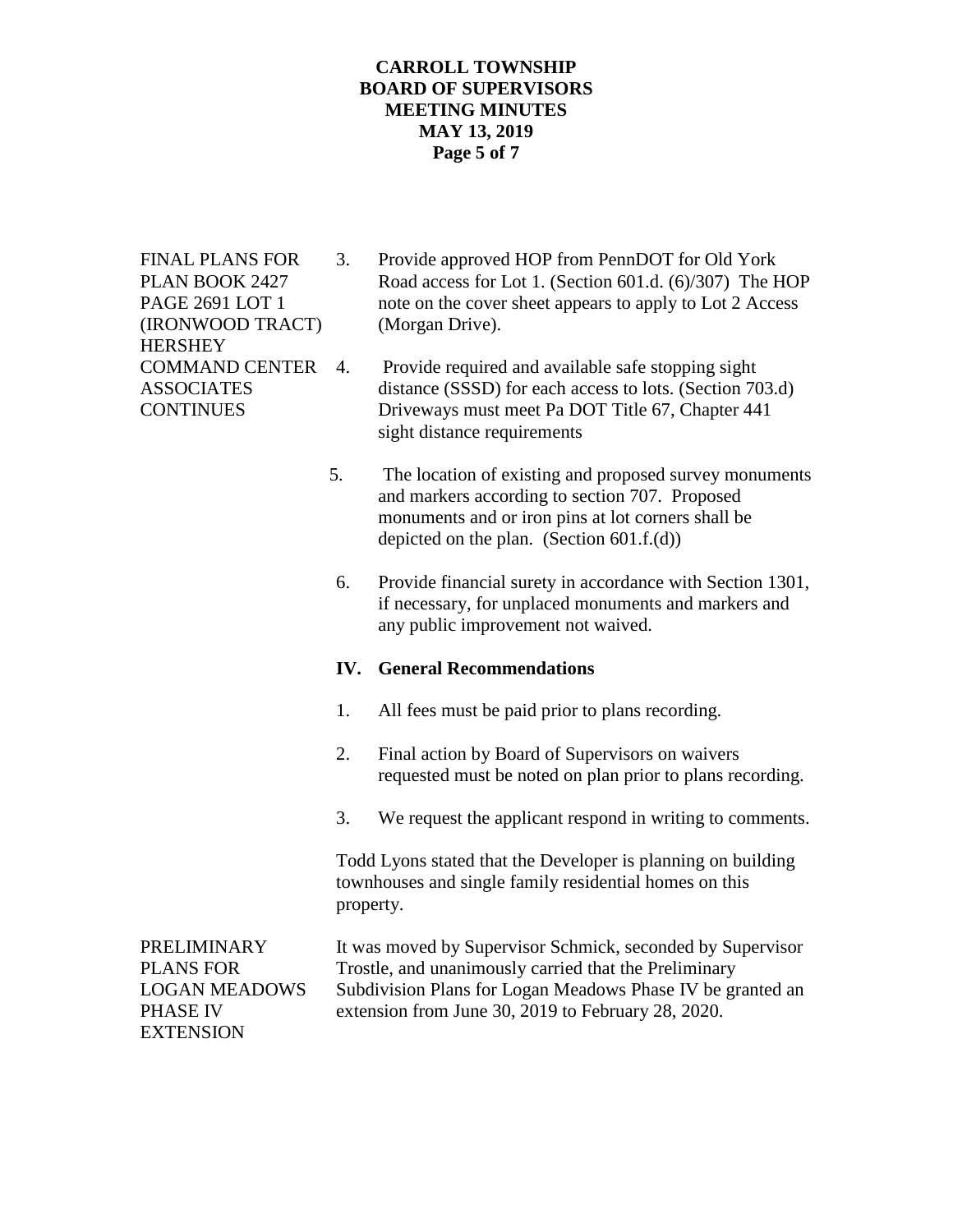# **CARROLL TOWNSHIP BOARD OF SUPERVISORS MEETING MINUTES MAY 13, 2019 Page 6 of 7**

| <b>RESOLUTION</b><br>2019-12<br><b>OPPOSITION TO</b><br>DEP INCREASE IN<br>PERMIT FEES<br>AND RULE CHANGE        | It was moved by Supervisor Trostle, seconded by Supervisor<br>Moyer-Schwille, and unanimously carried to adopt Resolution<br>Number $2019-12 - A$ Resolution of the Board of Supervisors<br>of Carroll Township, York County, Pennsylvania in opposition<br>to the Rule change and Increase in Department of<br><b>Environmental Protection Permit Fees.</b> |
|------------------------------------------------------------------------------------------------------------------|--------------------------------------------------------------------------------------------------------------------------------------------------------------------------------------------------------------------------------------------------------------------------------------------------------------------------------------------------------------|
| <b>CARROLL TWP.</b><br><b>ZONING MAP</b><br><b>COMMITTEE</b><br><b>APPOINTMENT</b>                               | It was moved by Supervisor Moyer-Schwille, seconded by<br>Supervisor Rocco, and unanimously carried to appoint<br>Supervisor Bruce Trostle to the Carroll Township Zoning<br>Map Committee to replace Supervisor Brian Schmick.                                                                                                                              |
| <b>U.S. ROUTE 15 AND</b><br><b>GOLF COURSE RD</b><br><b>AND RANDE END</b><br><b>ROAD</b><br><b>INTERSECTIONS</b> | There was a lot of discussion on this matter. The Board of<br>Supervisors asked that this matter be placed on the June 03,<br>2019 Board of Supervisors Work Session Agenda.                                                                                                                                                                                 |
| <b>HEATING SYSTEM</b><br><b>FOR HIGHWAY</b><br><b>TRUCK BAY</b>                                                  | It was moved by Supervisor Trostle, seconded by Supervisor<br>Moyer-Schwille, and unanimously carried to award the heating<br>system for the Highway Truck Bay to P.H. Zimmerman in the<br>amount of \$10,967.00.                                                                                                                                            |
| <b>ON-LOT</b><br><b>MANAGEMENT</b><br><b>DISTRICTS</b><br><b>NO PUMPS FOR</b><br>2018                            | It was moved by Supervisor Moyer-Schwille, seconded by<br>Supervisor Rocco, and unanimously carried to authorize the<br>Township Solicitor Duane Stone to notify the property owners<br>that they must comply with the pumping requirement and<br>notify them of the penalties if they don't.                                                                |
| <b>NEW PICNIC</b><br><b>TABLES FOR</b><br><b>CHESTNUT PARK</b>                                                   | It was moved by Supervisor Trostle, seconded by Supervisor<br>Rocco, and carried to order four Poly Picnic Tables from Barco<br>Products in the amount of \$4,218.91 to be paid out of the<br>Recreation Fund.                                                                                                                                               |
|                                                                                                                  | Supervisor Moyer-Schwille voted no.                                                                                                                                                                                                                                                                                                                          |
| POLICE REPORT                                                                                                    | Chief Thomas Wargo presented the Police Report for the<br>month of April 2019.                                                                                                                                                                                                                                                                               |